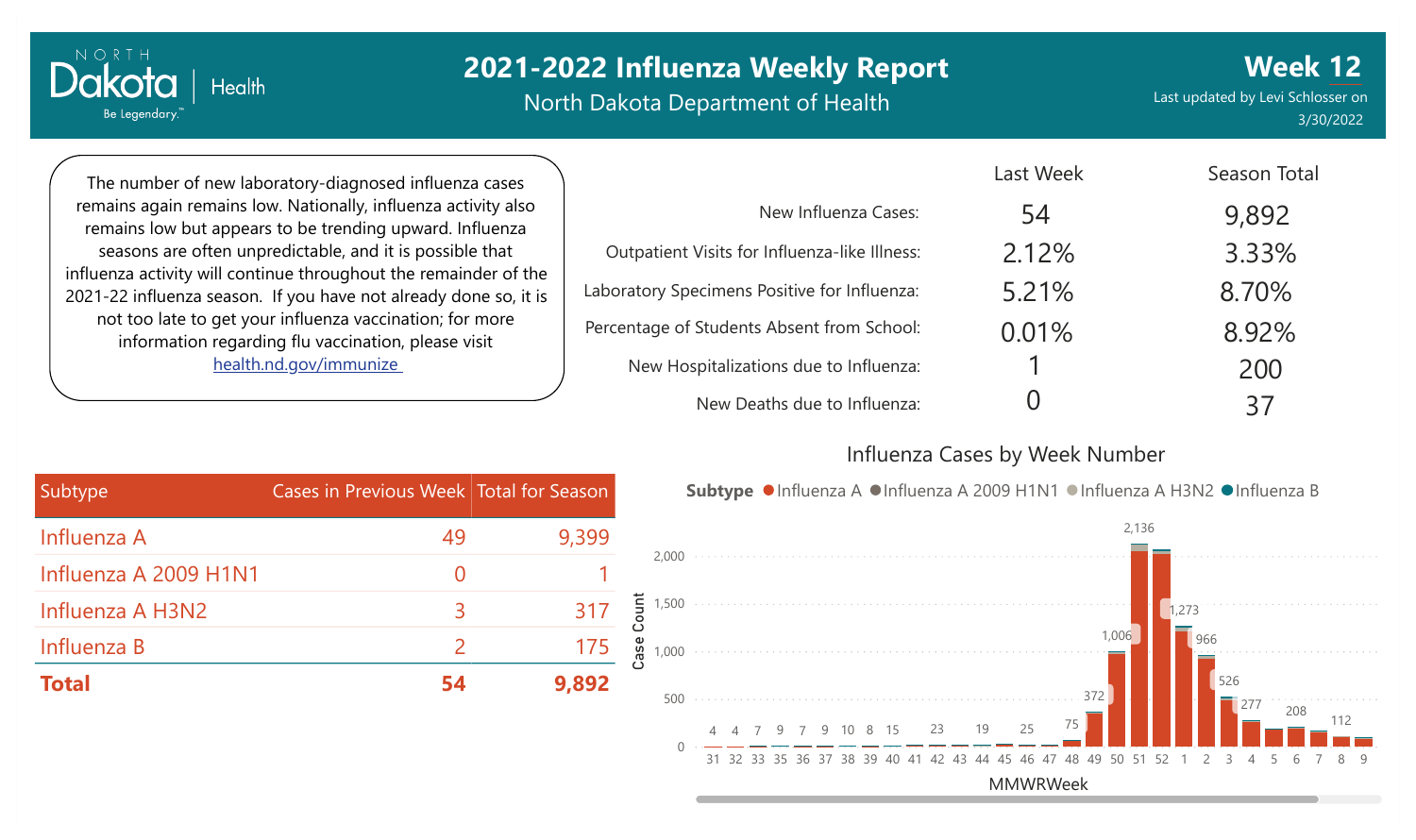

## **2021-2022 Influenza Weekly Report** North Dakota Department of Health

**Week 12** Last updated by Levi Schlosser on 3/30/2022

Laboratory-confirmed influenza is a reportable disease in North Dakota. Influenza "cases" include people that have tested positive for influenza in a healthcare setting. It does not include people with influenza who did not seek healthcare, or were diagnosed without a lab test, which is common. The true number of people in North Dakota is underrepresented, but case data allows us where influenza is circulating and in what populations. It also provides context regarding how the current season compares with previous seasons. Find more information about cases on ndflu.com

Influenza Cases by Gender



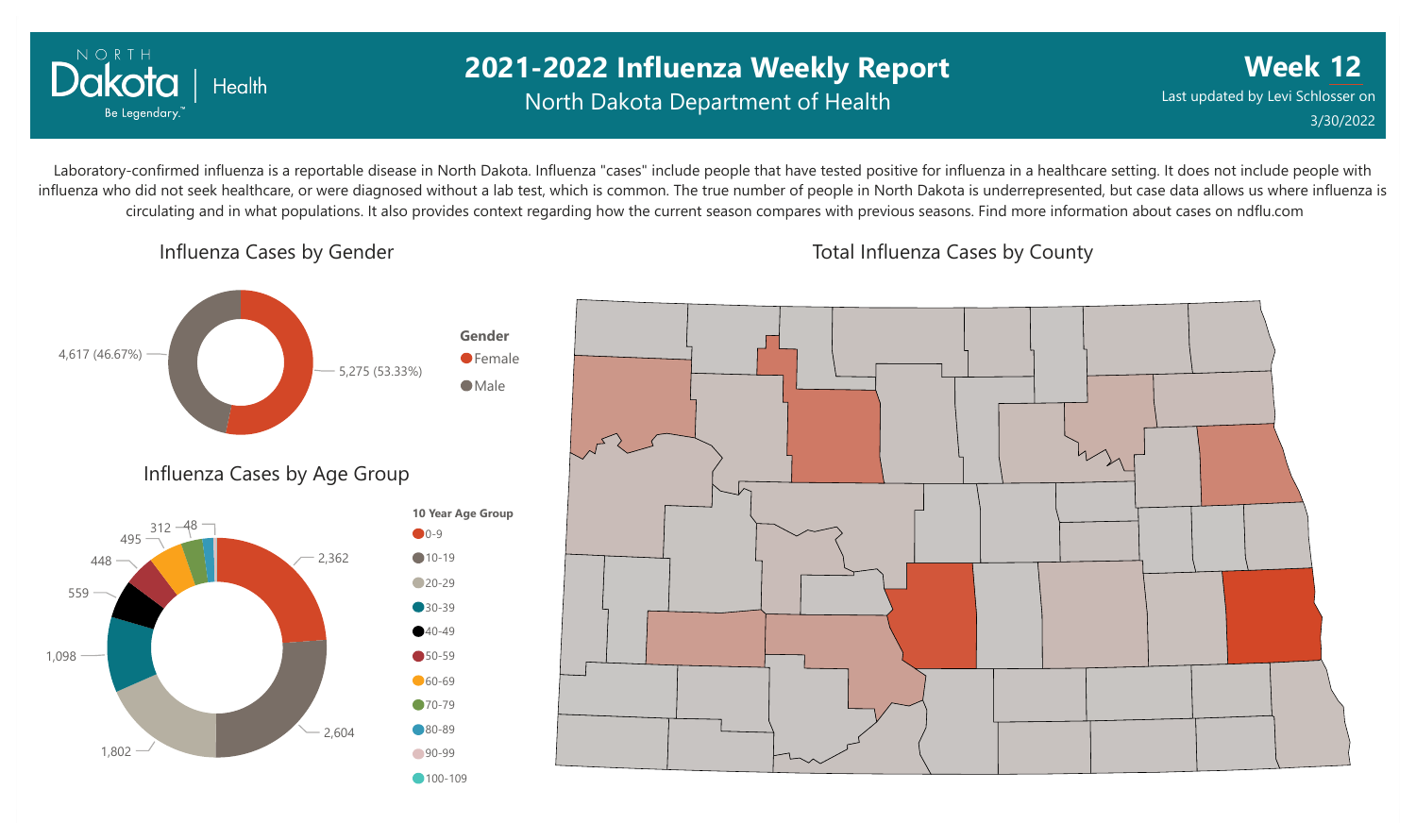

New Weekly Hospitalizations

Total Hospitalizations for Season

Flu Deaths

2510 Pneumonia/Flu Deaths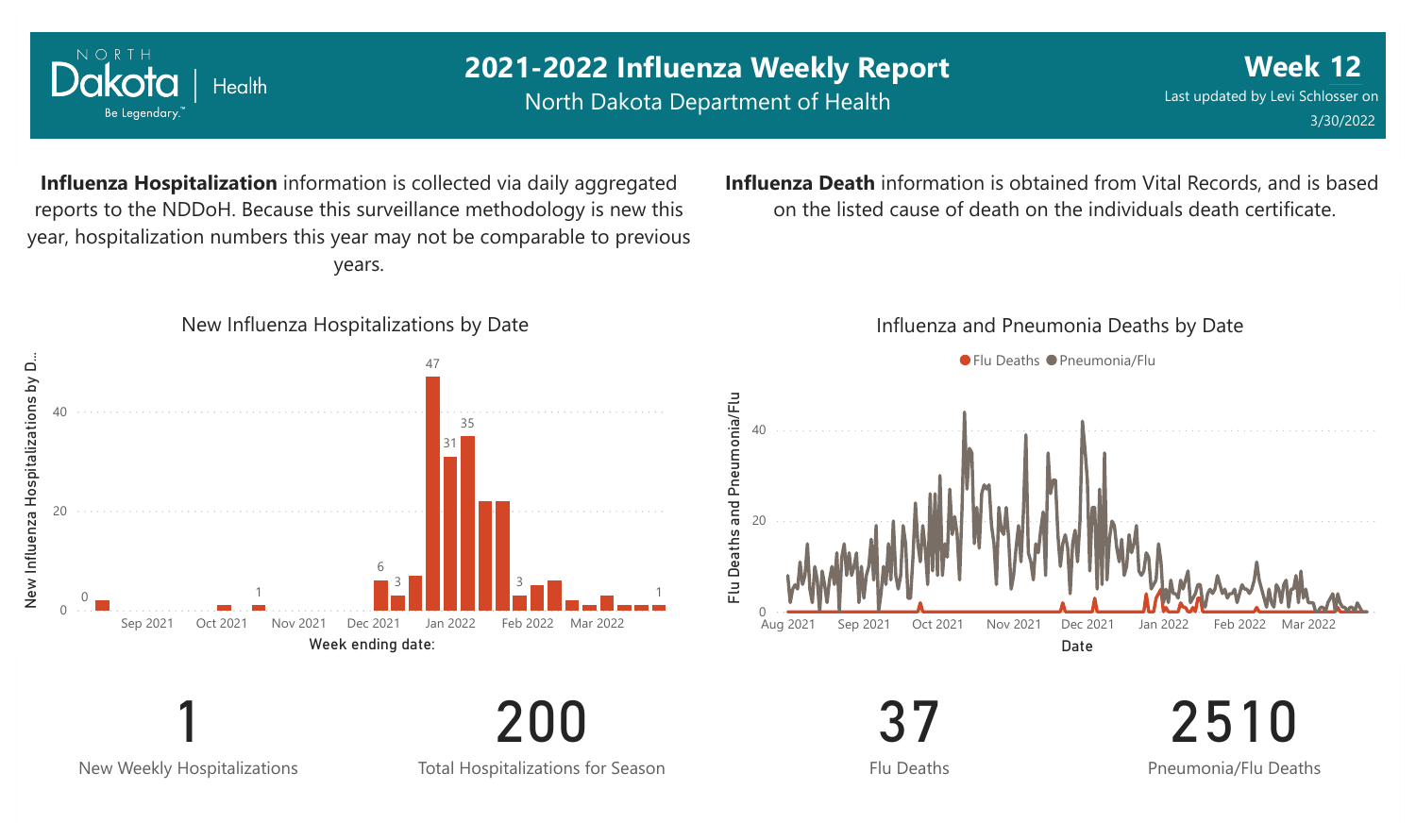

North Dakota Department of Health

**Week 12** Last updated by Levi Schlosser on 3/30/2022

**Outpatient Influenza-like Illness (ILI)** The NDDoH participates in the national U.S. Outpatient Influenza-like Illness Surveillance Network (ILINet). Data from participating outpatient providers in north Dakota are pooled to create a state-wide estimate for the weekly percent of healthcare visists due to influenza-like illness (ILI). Patients presenting with a fever of 100 degrees or greater AND a cough and/or sore throat are considered to have ILI. For more information [on state and national ILINet data, see FluView](http://fluview%20interactive/)

Interactive

**Sentinel Laboratory Data** The NDDoH receives influenza and RSV testing data from participating sentinel laboratories across the state. The total number of positive tests and the total number of tests conducted are reported and used to create a state-wide percent positivity statistic. For influenza, percent positivity of 10% or greater indicates 'season level' influenza activity.



| Week ending date:           | Total # of Specimens Tested Flu Positivity RSV Positivity |       |       |
|-----------------------------|-----------------------------------------------------------|-------|-------|
| Saturday, February 19, 2022 | 1,304                                                     | 3.30% | 1.91% |
| Saturday, February 26, 2022 | 976                                                       | 3.28% | 1.08% |
| Saturday, March 05, 2022    | 977                                                       | 3.58% | 0.61% |
| Saturday, March 12, 2022    | 907                                                       | 3.42% | 0.31% |
| Saturday, March 19, 2022    | 688                                                       | 2.62% | 1.65% |
| Saturday, March 26, 2022    | 576                                                       | 5.21% | 0.00% |
| <b>Total</b>                | 5,428                                                     | 3.48% | 1.03% |

Percent ILI by Week



| <b>Week Ending Date:</b><br>▲ | Total # of Patients Seen for Any Reason Percent ILI |       |
|-------------------------------|-----------------------------------------------------|-------|
| Saturday, February 19, 2022   | 3,328                                               | 2.31% |
| Saturday, February 26, 2022   | 3,332                                               | 2.04% |
| Saturday, March 05, 2022      | 2,224                                               | 2.92% |
| Saturday, March 12, 2022      | 2,628                                               | 2.28% |
| Saturday, March 19, 2022      | 3,446                                               | 1.86% |
| Saturday, March 26, 2022      | 3,447                                               | 2.12% |
| <b>Total</b>                  | 18,405                                              | 2.21% |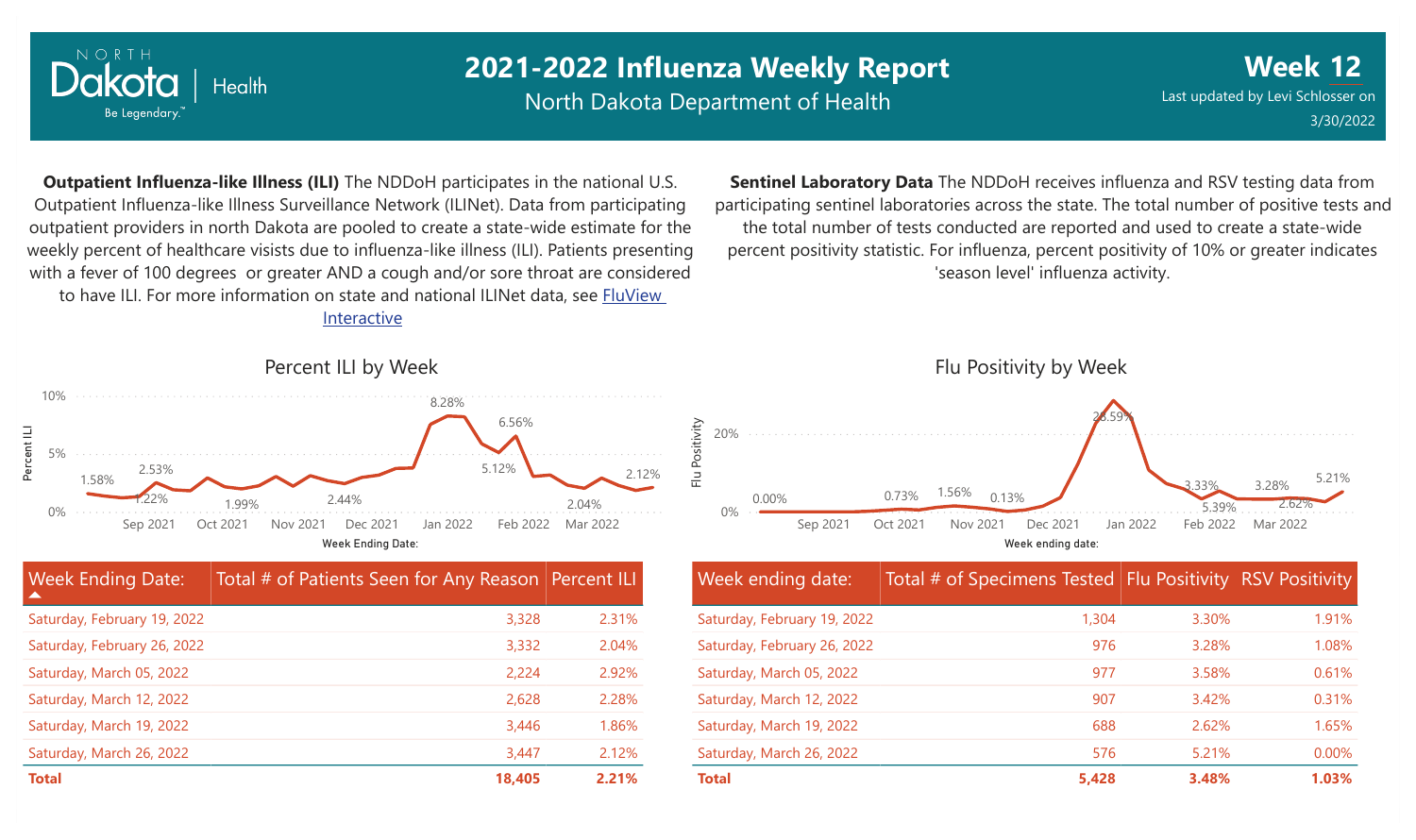

### **2021-2022 Influenza Weekly Report** North Dakota Department of Health

During the influenza season, increases in the **school absenteeism** data cab be used as an early indicator for influenza circulation. The NDDoH received absenteeism data from a majority of schools in the state. Data here include absences for all reasons.



| <b>Week End Date</b>        | <b>Total Enrollment Percent Absent</b> |       |
|-----------------------------|----------------------------------------|-------|
| Saturday, February 26, 2022 | 123,788                                | 0.01% |
| Saturday, March 05, 2022    | 124,120                                | 0.01% |
| Saturday, March 12, 2022    | 123,841                                | 0.01% |
| Saturday, March 19, 2022    | 107,606                                | 0.01% |
| Saturday, March 26, 2022    | 123,352                                | 0.01% |

During the influenza season, **influenza outbreaks** are common anywhere people gather, including schools, child care centers, long-term care facilities, and health care facilities. Outbreaks of influenza or influenza-like illness may be reported to the NDDoH. The following outbreaks have been reported this season.

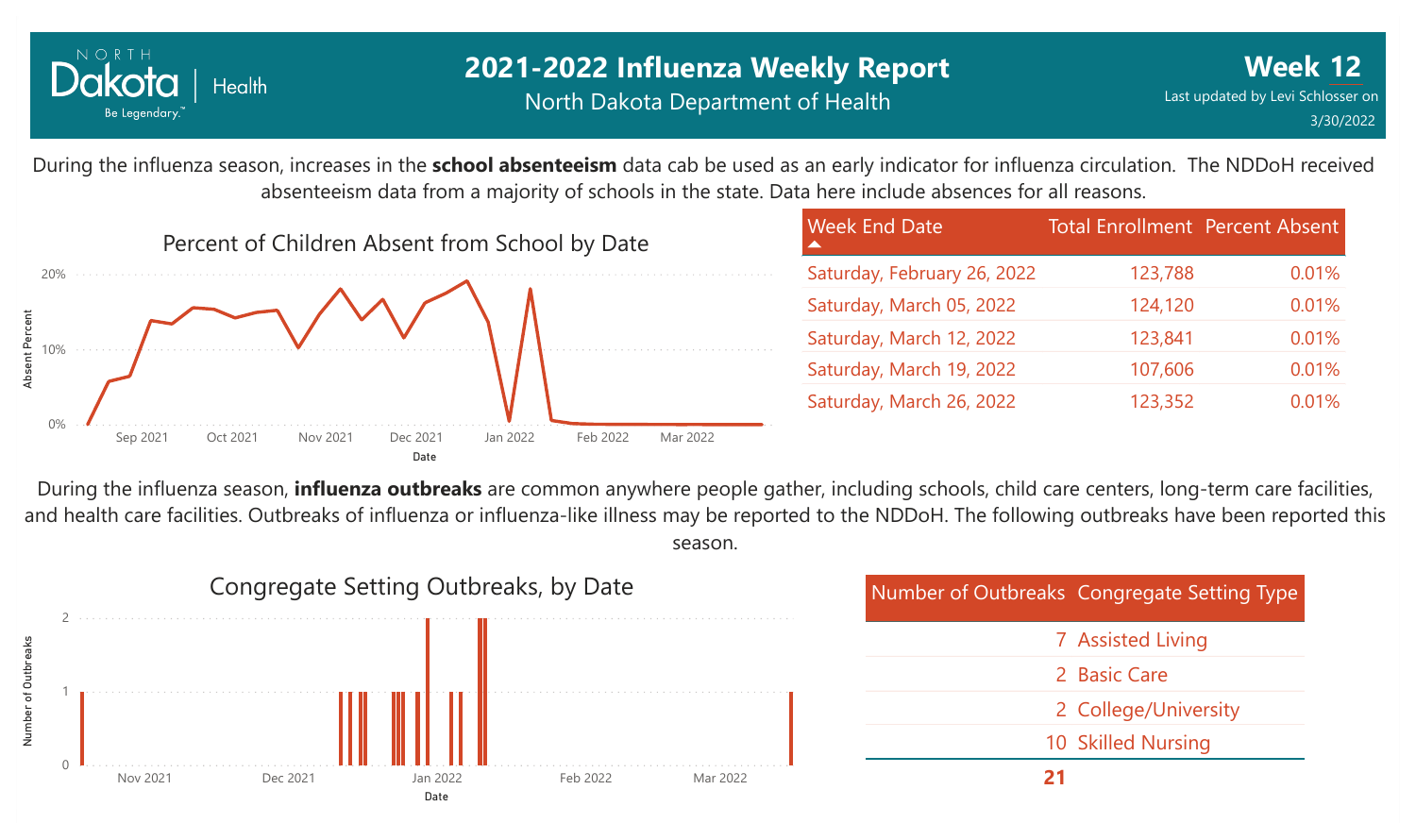

## **2021-2022 Influenza Weekly Report** North Dakota Department of Health

**Week 12** Last updated by Levi Schlosser on 3/30/2022

**Influenza vaccine doses administered** data from the North Dakota Immunization Information System (NDIIS) includes all administered doses of flu vaccine documented in the NDIIS to records with a North Dakota address. Adult immunizations do not have to be reported to the NDIIS so there may be more influenza vaccine doses being administered that are not reported to the NDIIS. Age groups are determined base on age at time of vaccination.



#### Doses Administered by Age Group

#### Statewide Doses Administered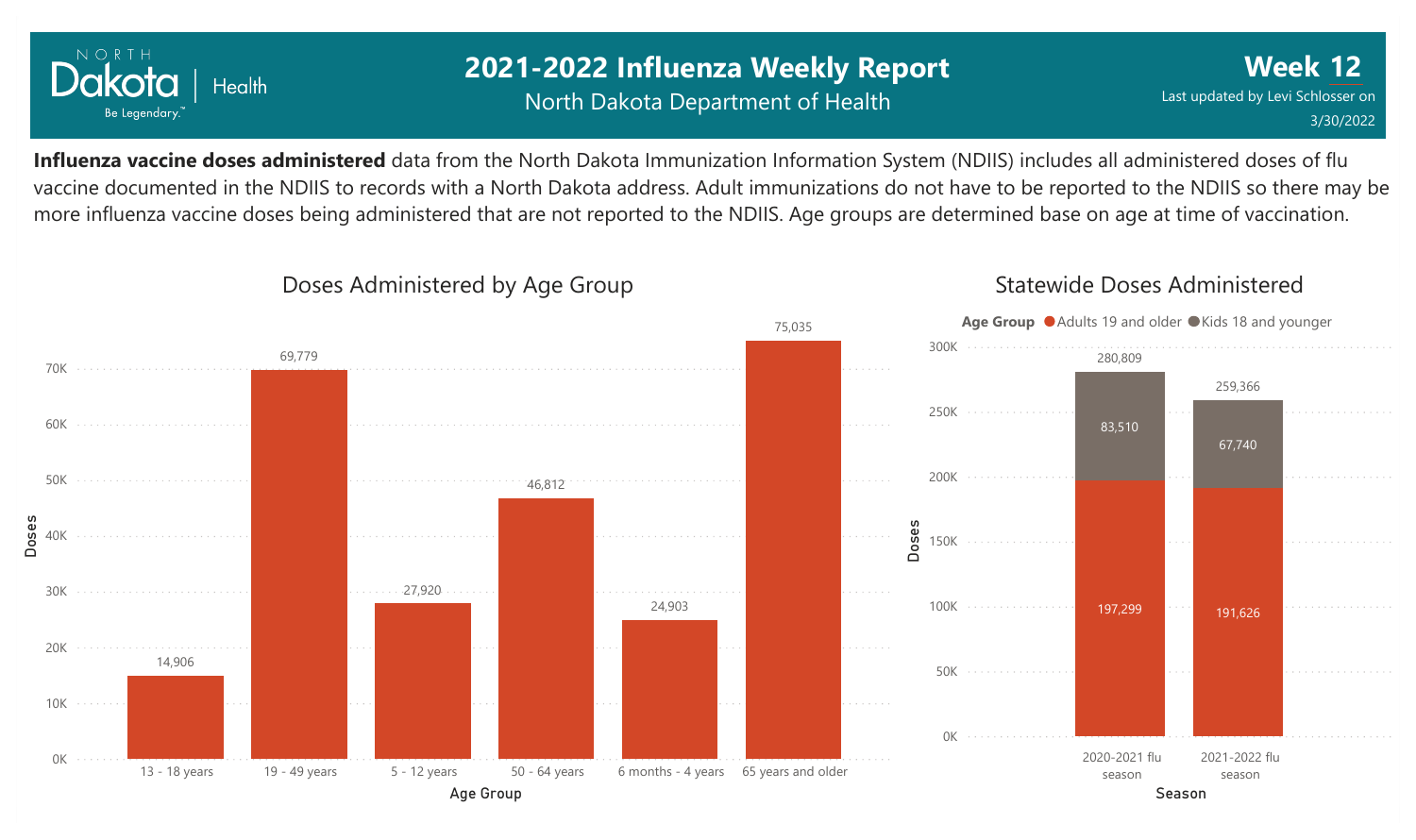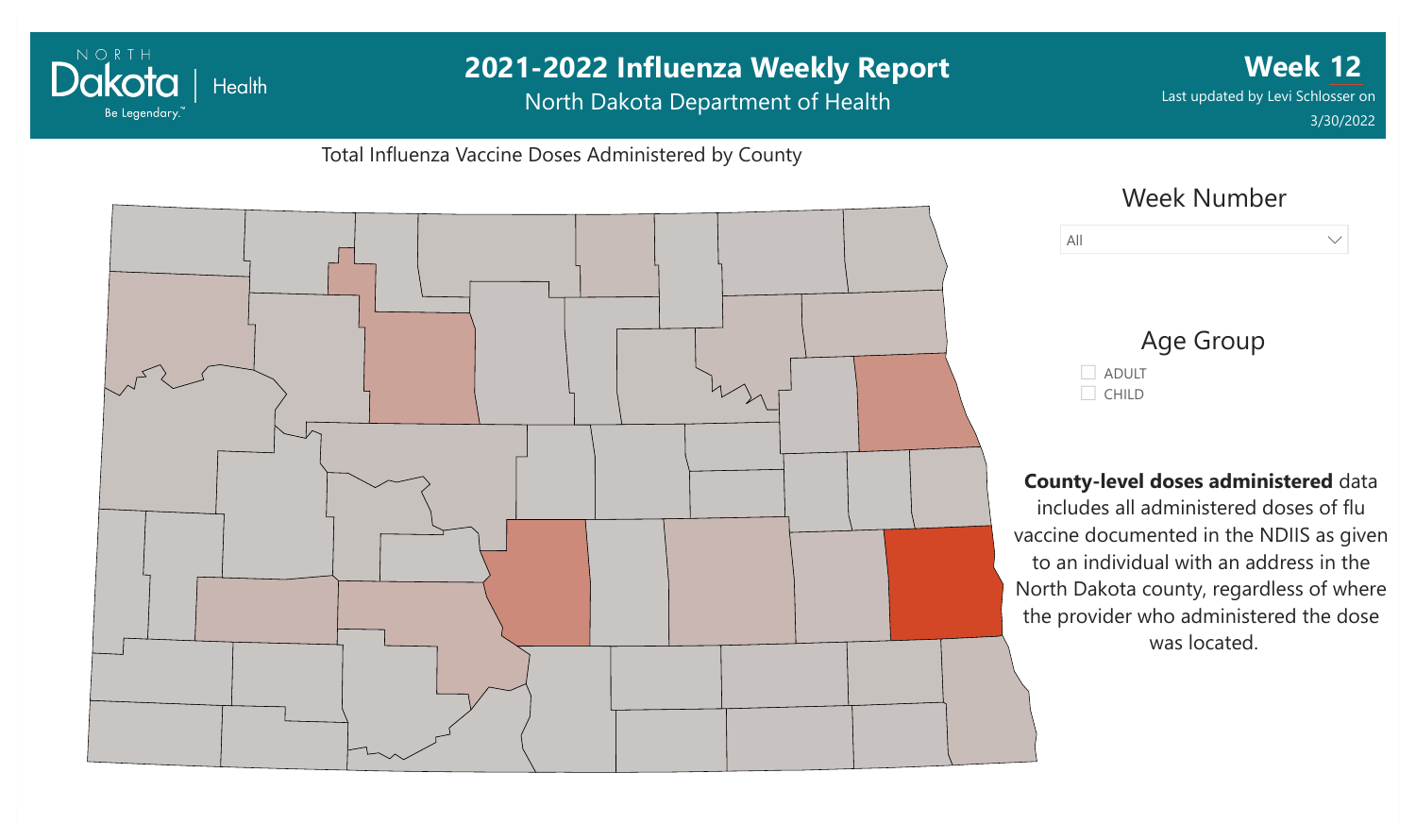North Dakota Department of Health



#### Statewide Flu Coverage for Children <=18

NORTH

Dakota

Be Legendary.

**Health** 



# Statewide Flu Coverage for 2021-22 Season

Age Group ● Adults 19 and older ● All ND 6 months and older ● Kids 18 and younger

NDIIS data can also be used to estimate the percent of North Dakotans in each age group that have received at least one dose of influenza vaccine so far this flu season. NDIIS records included in **statewide coverage rates** must have a North Dakota address.

Adult immunizations do not have to be reported to the NDIIS so adult coverage rates may be higher.

#### Statewide Flu Coverage for Adults >= 19